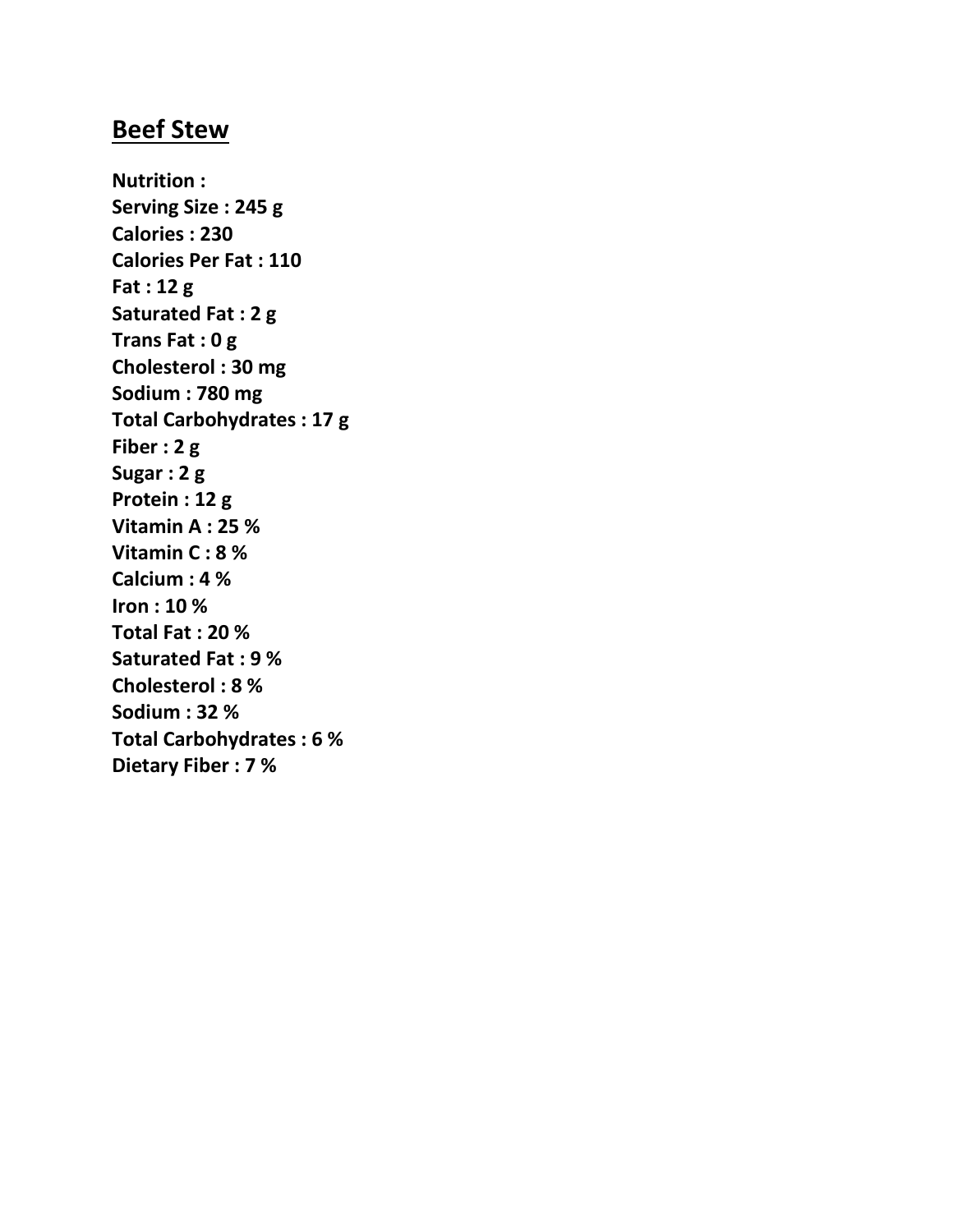## **Nutrition Facts**

#### **Chef Francisco - Broccoli Cheese Soup**

1. Servings:  $\boxed{1}$  8 oz  $\left| \rule{0pt}{10pt} \right.$ Calories 423 Sodium 110 mg Total Fat 8 g Potassium 0 mg Saturated 2 g Total Carbs 73 g Polyunsaturated 3 g Dietary Fiber 9 g Monounsaturated 4 g Sugars 9 g Trans 0 g Protein 15 g Cholesterol 0 mg Vitamin A  $0\%$  Calcium  $0\%$ Vitamin C  $0\%$  Iron  $0\%$ 

\*Percent Daily Values are based on a 2000 calorie diet. Your daily values may be higher or lower depending on your calorie needs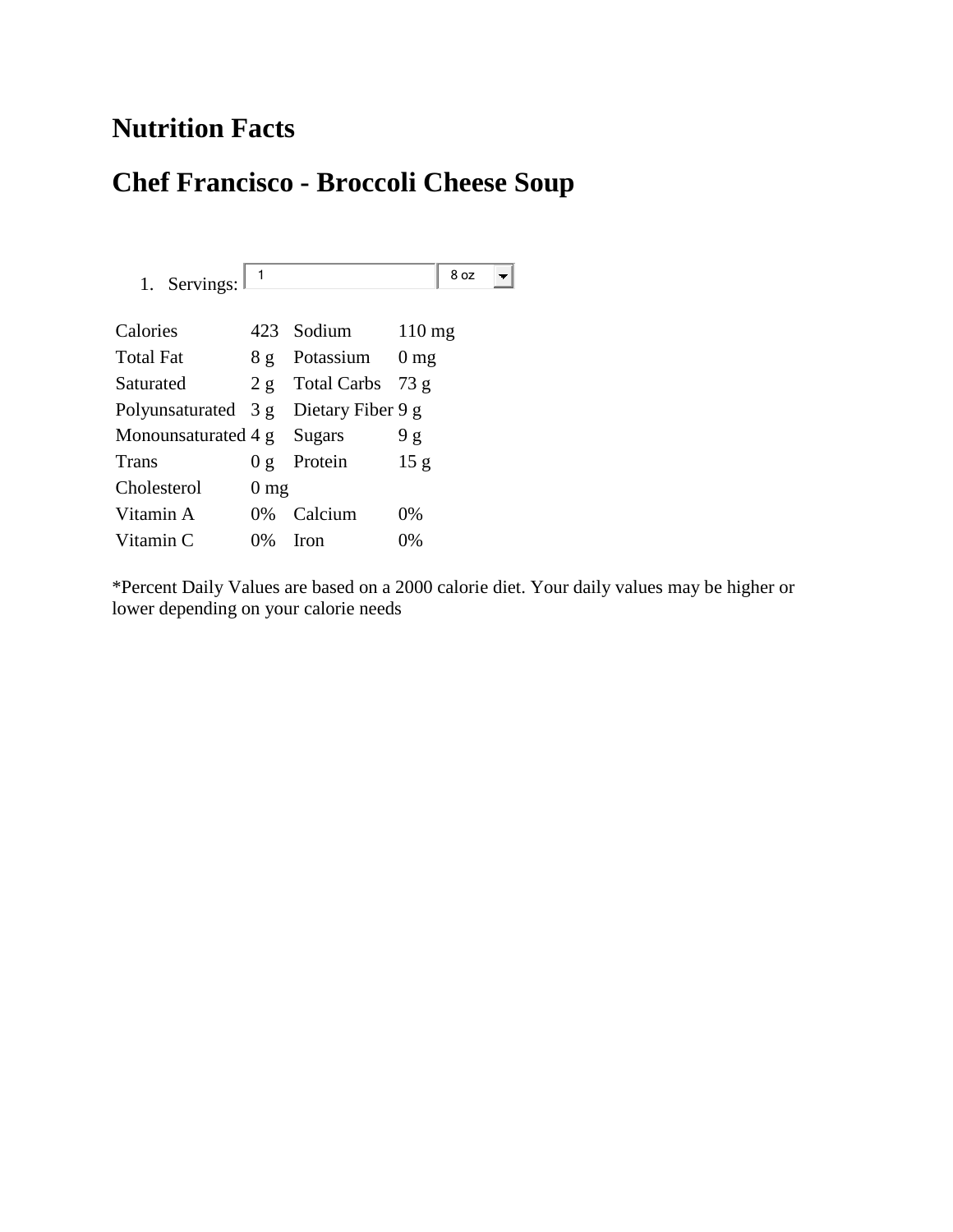# **Chef Francisco - Chicken Gumbo Soup**

| 1. Servings:          |                 |                   | 1 Cup                 |
|-----------------------|-----------------|-------------------|-----------------------|
| Calories              | <b>200</b>      | Sodium            | $1,920 \,\mathrm{mg}$ |
| <b>Total Fat</b>      | 9g              | Potassium         | $0 \text{ mg}$        |
| Saturated             | 3g              | Total Carbs 22 g  |                       |
| Polyunsaturated $0 g$ |                 | Dietary Fiber 2 g |                       |
| Monounsaturated 0 g   |                 | Sugars            | 4g                    |
| <b>Trans</b>          | 0 g             | Protein           | 8g                    |
| Cholesterol           | $40 \text{ mg}$ |                   |                       |
| Vitamin A             | 8%              | Calcium           | 0%                    |
| Vitamin C             | $0\%$           | <b>Iron</b>       | 8%                    |

\*Percent Daily Values are based on a 2000 calorie diet. Your daily values may be higher or lower depending on your calorie needs.

#### **Search our food database by name:**

Search

**More from Chef Francisco**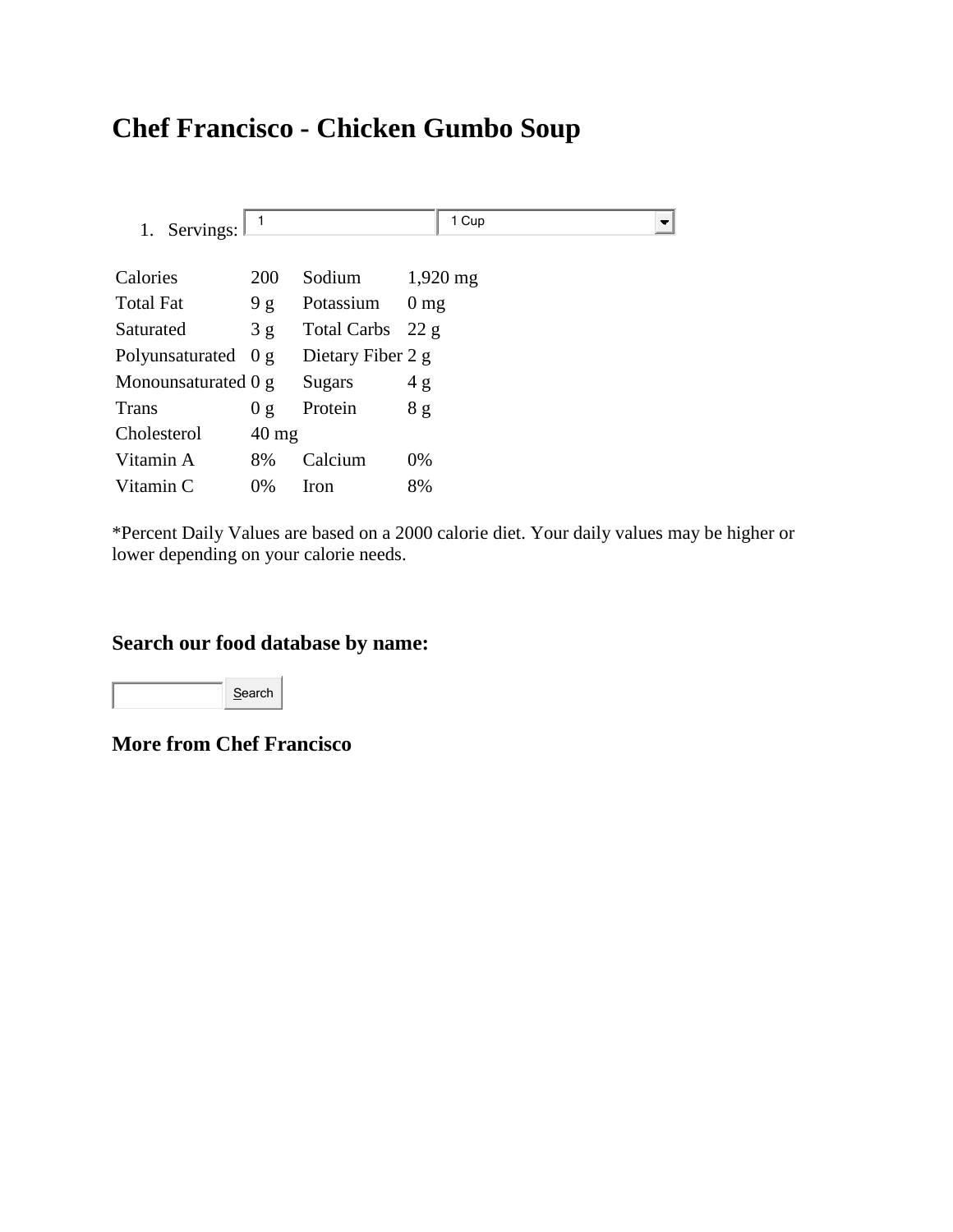**Chicken Noodle**

**Nutrition :** 

**Serving Size : 245 g** 

**Calories : 90** 

**Calories Per Fat : 20** 

**Fat : 2 g** 

**Saturated Fat : 0.5 g** 

**Trans Fat : 0 g** 

**Cholesterol : 20 mg** 

**Sodium : 990 mg** 

**Total Carbohydrates : 12 g** 

**Fiber : 1 g** 

**Sugar : 1 g** 

**Protein : 6 g** 

**Vitamin A : 10 %** 

**Vitamin C : 2 %** 

**Calcium : 2 %** 

**Iron : 4 %** 

**Total Fat : 3 %** 

**Saturated Fat : 2 %** 

**Cholesterol : 5 %** 

**Sodium : 41 %**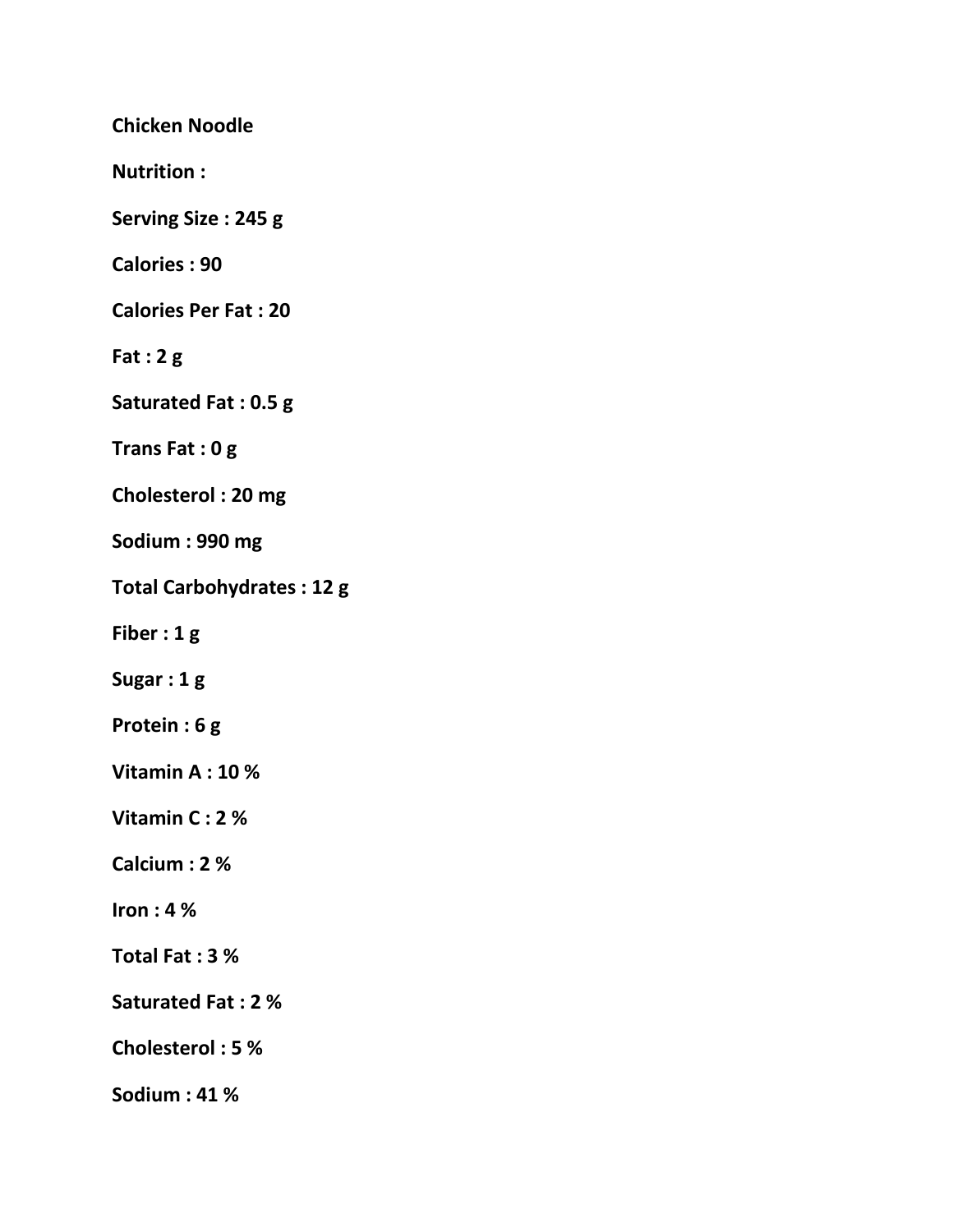**Total Carbohydrates : 4 %** 

**Dietary Fiber :**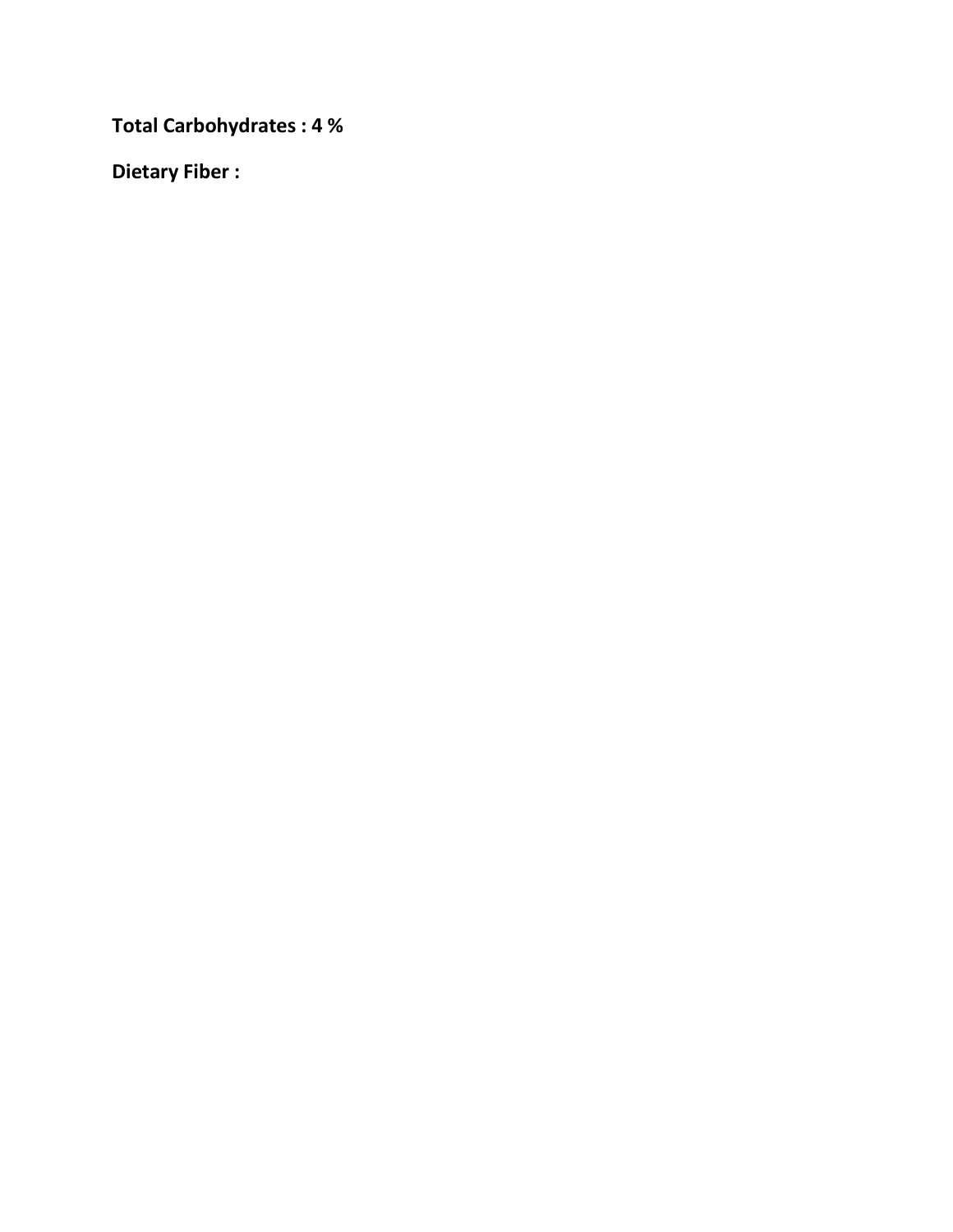## **Nutrition Facts**

# **Chuckwagon - Chili**

| 1. Servings: $\frac{1}{1}$            |                |                     | 1 Cup |
|---------------------------------------|----------------|---------------------|-------|
| Calories                              |                | 260 Sodium 125 mg   |       |
| Total Fat                             |                | 15 g Potassium 0 mg |       |
| Saturated 5 g Total Carbs 29 g        |                |                     |       |
| Polyunsaturated 0 g Dietary Fiber 1 g |                |                     |       |
| Monounsaturated 0 g Sugars            |                |                     | 16g   |
| Trans                                 |                | $2 g$ Protein $2 g$ |       |
| Cholesterol                           | $0 \text{ mg}$ |                     |       |
| Vitamin A 0% Calcium                  |                |                     | 2%    |
| Vitamin C                             | $0\%$          | Iron                | 0%    |
|                                       |                |                     |       |

\*Percent Daily Values are based on a 2000 calorie diet. Your daily values may be higher or lower depending on your calorie needs.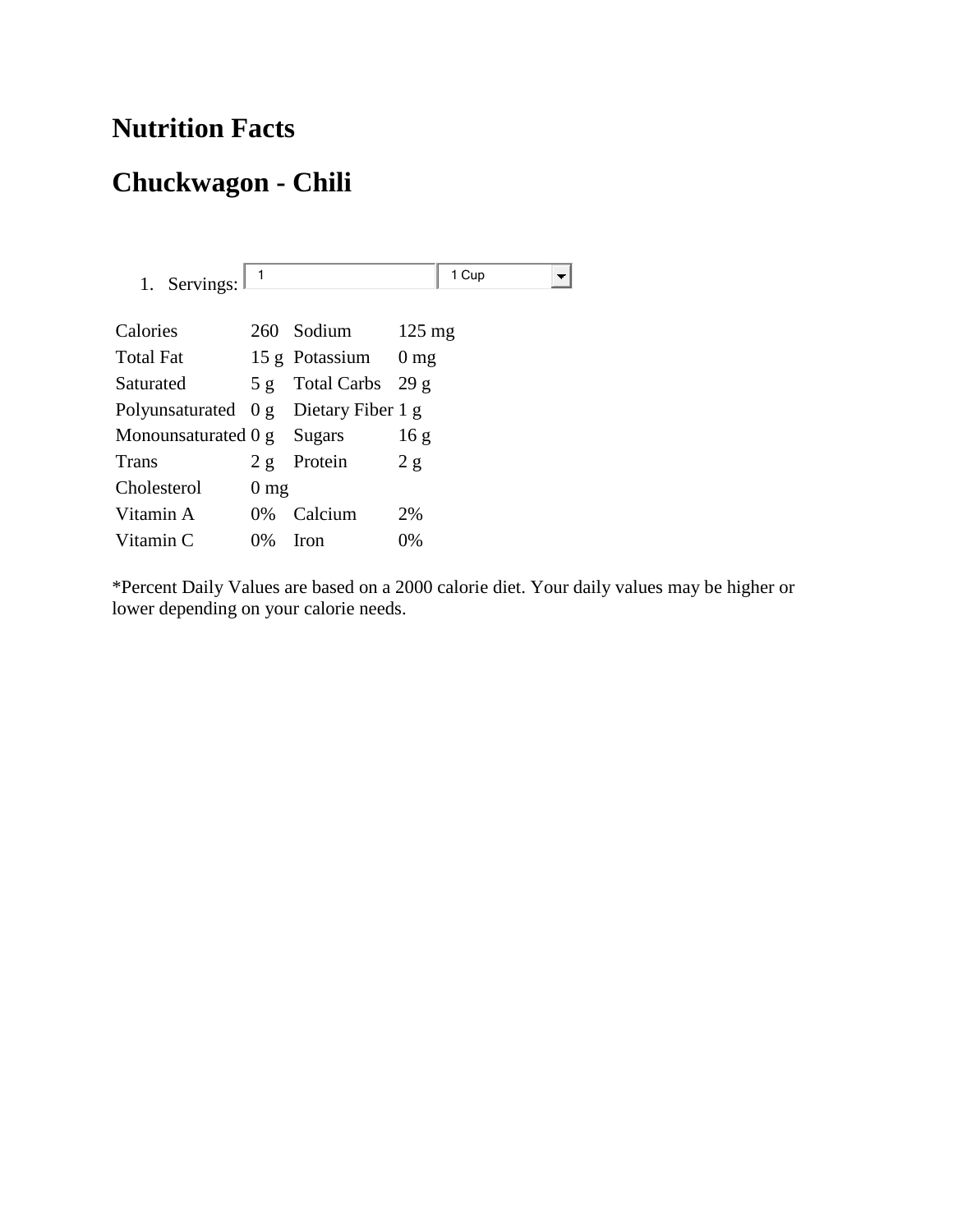# **Chef Francisco - Potato and Bacon Soup**

| 1. Servings:         |        |                      | 8 oz     |
|----------------------|--------|----------------------|----------|
| Calories             | 2,166  | Sodium               | 4,801 mg |
| Total Fat            | 146 g  | Potassium $2,945$ mg |          |
| Saturated            | 55 g   | <b>Total Carbs</b>   | 75g      |
| Polyunsaturated $6g$ |        | Dietary Fiber 10 g   |          |
| Monounsaturated 63 g |        | Sugars               | 26g      |
| Trans                | 8g     | Protein              | 135 g    |
| Cholesterol          | 695 mg |                      |          |
| Vitamin A            | 33%    | Calcium              | 19%      |
| Vitamin C            | 44%    | <b>Iron</b>          | 125%     |

\*Percent Daily Values are based on a 2000 calorie diet. Your daily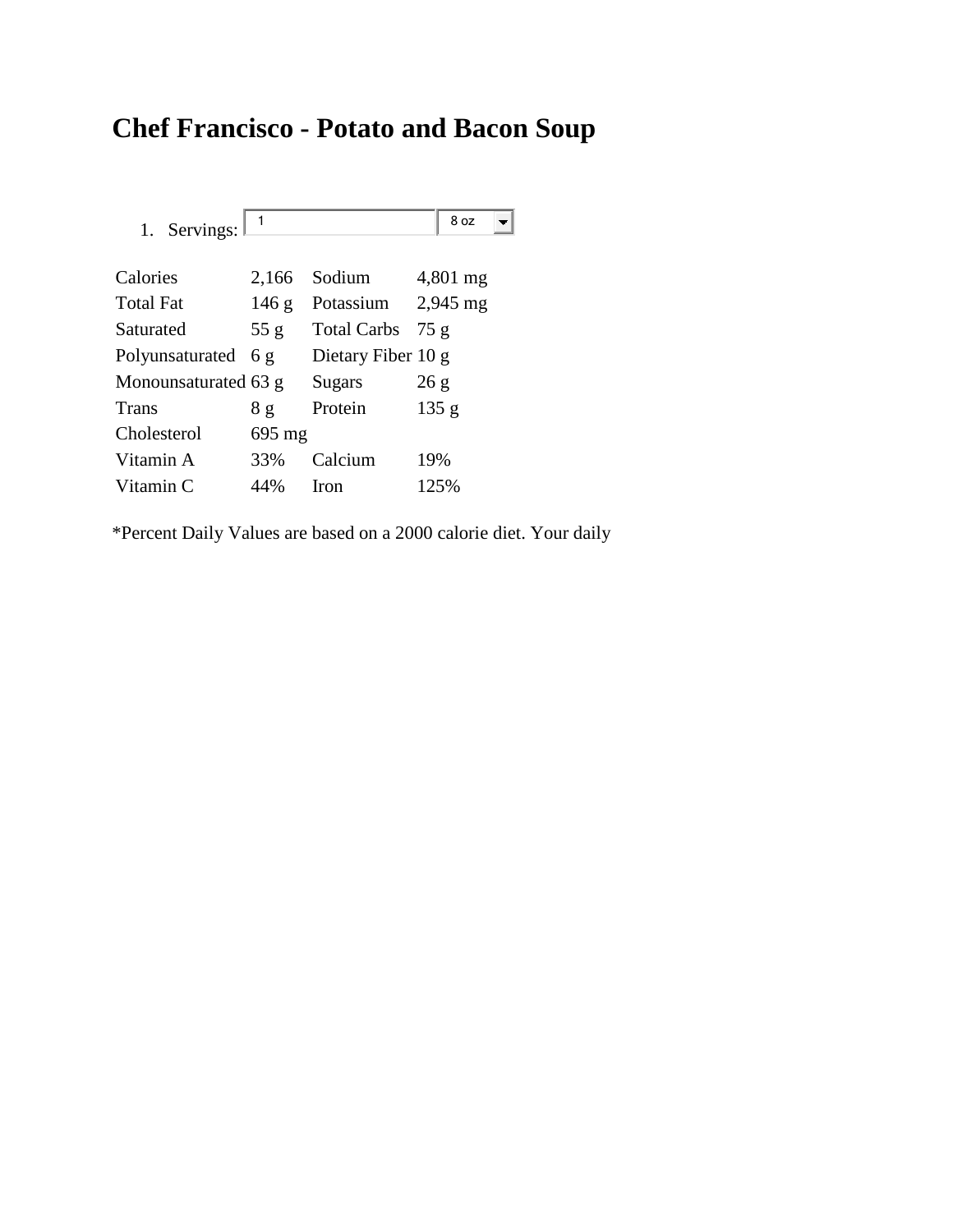## **Nutrition Facts**

#### **Chef Francisco - Timberline Chili**

1. Servings:  $\boxed{1}$  1 cup  $\left| \mathbf{v} \right|$ Calories 150 Sodium 0 mg Total Fat 3 g Potassium 0 mg Saturated 0 g Total Carbs 27 g Polyunsaturated 0 g Dietary Fiber 4 g Monounsaturated 0 g Sugars 1 g Trans 0 g Protein 0 g Cholesterol 0 mg Vitamin A  $0\%$  Calcium  $0\%$ Vitamin C  $0\%$  Iron  $0\%$ 

\*Percent Daily Values are based on a 2000 calorie diet. Your daily values may be higher or lower depending on your calorie needs.